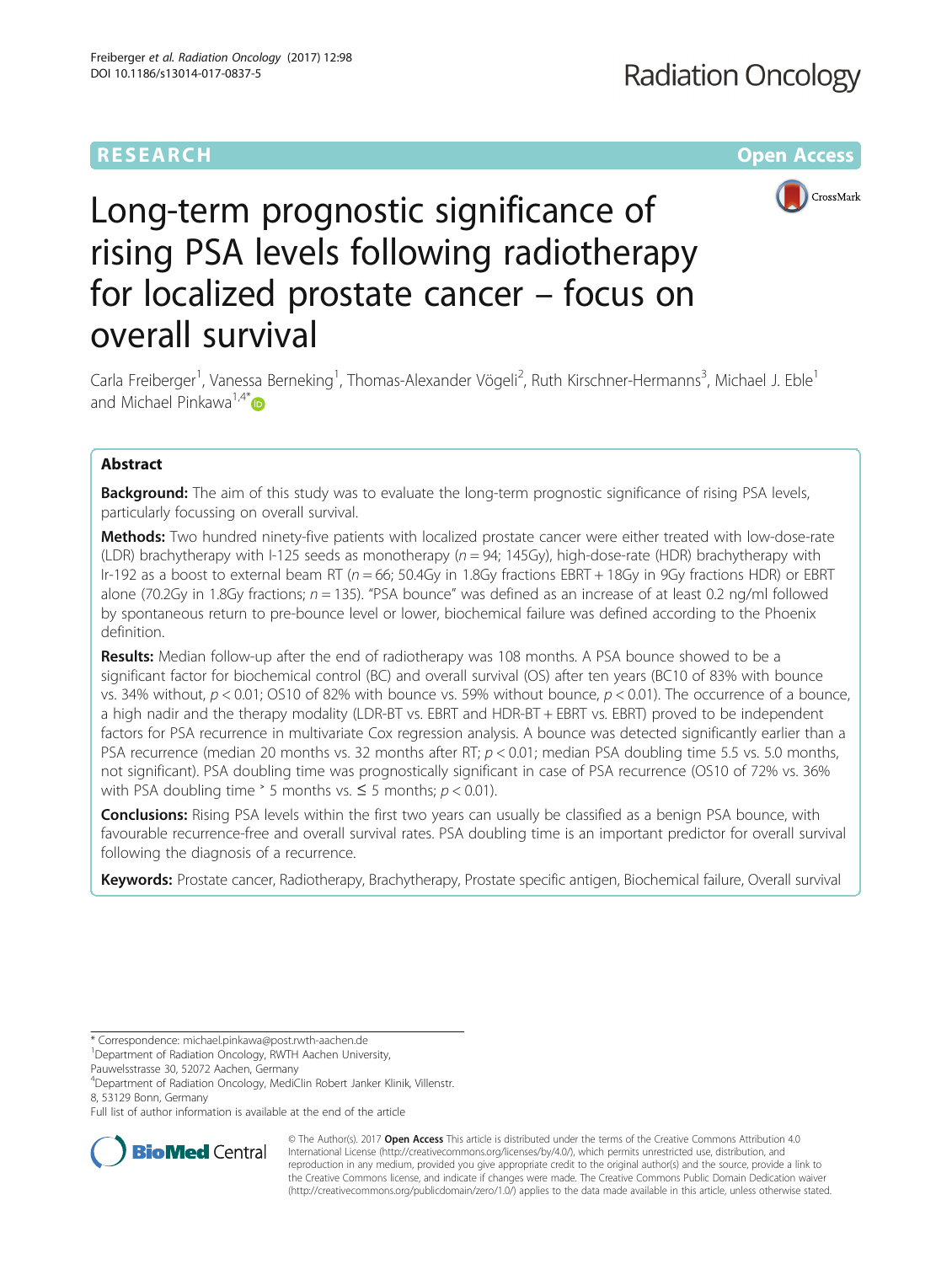# Background

Prostate-specific antigen (PSA) is important for early detection and follow-up of prostate cancer. PSA kinetics after radiotherapy, however, are sometimes difficult to interpret. Especially a rise in PSA upsets patients and their physicians and can lead to an unnecessary secondary therapy.

Several definitions have been established to distinguish a temporary rise in PSA from biochemical failure (BF). The American Society for Therapeutic Radiology and Oncology (ASTRO) coined a definition according to which three consecutive increases of PSA after a nadir can be interpreted as a biochemical failure [[1](#page-6-0)]. This definition was criticized as the occurrence of BF was back-dated [[2\]](#page-6-0). Moreover, the definition depends on the duration of follow-up [[3\]](#page-6-0) and cannot be reliably applied to patients with a hormonal therapy (HT) [\[4](#page-6-0)].

An increase in an assigned value above a nadir is a more reliable definition [\[5](#page-6-0)]. ASTRO therefore provided a second definition of biochemical failure called "Phoenix", which is based on a rise by 2 ng/ml or more above the nadir and includes patients with an additional hormonal therapy (AHT) [\[6](#page-6-0)].

Comparisons of external beam radiotherapy (EBRT) with brachytherapy (BT) have compared biochemical failure rates. The majority of studies did not reveal a significant difference between EBRT and BT [\[7](#page-6-0)–[9](#page-6-0)]. Several studies have demonstrated an advantage for BT [[10, 11](#page-6-0)] and only a single study showed better results for EBRT [[12\]](#page-6-0). All prospective randomized studies resulted in improved biochemical failure free survival for BT [\[13](#page-6-0)–[15](#page-6-0)].

Increasing PSA levels during follow-up do not always result in a biochemical failure. The onset of steadily rising PSA may be difficult to distinguish from an isolated fluctuation, or "bounce". PSA levels may rise after the release of antiandrogen hormonal therapy (HT) [[4\]](#page-6-0).

A bounce is defined as a brief rise in PSA with a subsequent decline [\[16\]](#page-6-0). A bounce has often been reported for patients after low-dose-rate brachytherapy (LDR-BT) and seems to be a favourable predictive factor for BF free survival [\[17](#page-6-0), [18](#page-6-0)]. Consequences for overall survival rates are not known.

Overall survival is one of the most important clinical endpoints that is not considered in many prostate cancer studies. This endpoint requires long follow-up periods in a patient population treated with curative intent. In contrast to disease specific survival, the definition of overall survival can never be subjective or dependent on a specific definition.

The aim of this study was to evaluate the long-term prognostic significance of rising PSA levels during the follow-up after EBRT or BT, particularly focussing on overall survival.

#### **Methods**

### **Patients**

This study was based on 295 patients with cT1-3N0M0 prostatic carcinoma (Table 1), who were either treated in the years 2000–2003 with EBRT, a combination of high-dose-rate brachytherapy (HDR-BT) with EBRT or a low-dose-rate brachytherapy (LDR-BT) only.

The specific treatment was selected after consultation of the patient with the referring urologist and finally the radiation oncologist and the urologist in our centre. Patients referred for LDR-BT usually came long distances to our centre.

Patients were classified according risk factors: Patients without risk factors (PSA < 10 ng/ml, Gleason score <7, cT stage <2b) were in the low risk group, patients with one risk factor (PSA 10–20 ng/ml or Gleason score =7 or  $cT$ -stage =2b/ $c$ ) in the intermediate risk group and patients with two risk factors or PSA > 20 ng/ml or Gleason-Score > 7 or  $cT$  >2b/c in the high risk group.

| Table 1 Baseline patient characteristics |  |  |
|------------------------------------------|--|--|
|------------------------------------------|--|--|

|                                         | All $(n = 295)$ | LDR-BT $(n = 94)$ | HDR-BT + EBRT $(n = 66)$ | EBRT $(n = 135)$ |
|-----------------------------------------|-----------------|-------------------|--------------------------|------------------|
| Patient age median (range)              | 71(49-83)       | $69(49 - 81)$     | $72(63 - 81)$            | $71(52 - 83)$    |
| Follow-up period/months median (range)  | $108(7 - 157)$  | $120(8 - 150)$    | $111(7-157)$             | $105(9 - 149)$   |
| $T$ stage $> 2a$                        | 21%             | 5%                | 36%                      | 25%              |
| Gleason score $>6$                      | 13%             | 3%                | 18%                      | 17%              |
| Primary PSA/ng/ml median (range)        | $9(1 - 300)$    | $7(1-15)$         | $13(1 - 300)$            | $10(1 - 150)$    |
| Low risk patients <sup>a</sup>          | 43%             | 65%               | 27%                      | 35%              |
| Intermediate risk patients <sup>b</sup> | 29%             | 35%               | 24%                      | 26%              |
| High risk patients <sup>c</sup>         | 29%             | 0%                | 49%                      | 39%              |
| <b>NHT</b>                              | 44%             | 35%               | 56%                      | 47%              |
| NHT/months median (range)               | $4(1-28)$       | $3(1-8)$          | $5(1-28)$                | $5(1-18)$        |

<sup>a</sup>No risk factors: PSA < 10 ng/ml, Gleason score < 7, cT-stage < 2b

b<sub>one risk factors: PSA 10–20 ng/ml or Gleason score = 7 or cT-stage = 2b/c<br>Stwo risk factors or PSA > 20 ng/ml or Gleason score > 7 or cT-stage > 2b/c</sub>

Two risk factors or PSA > 20 ng/ml or Gleason score >7 or cT-stage >2b/c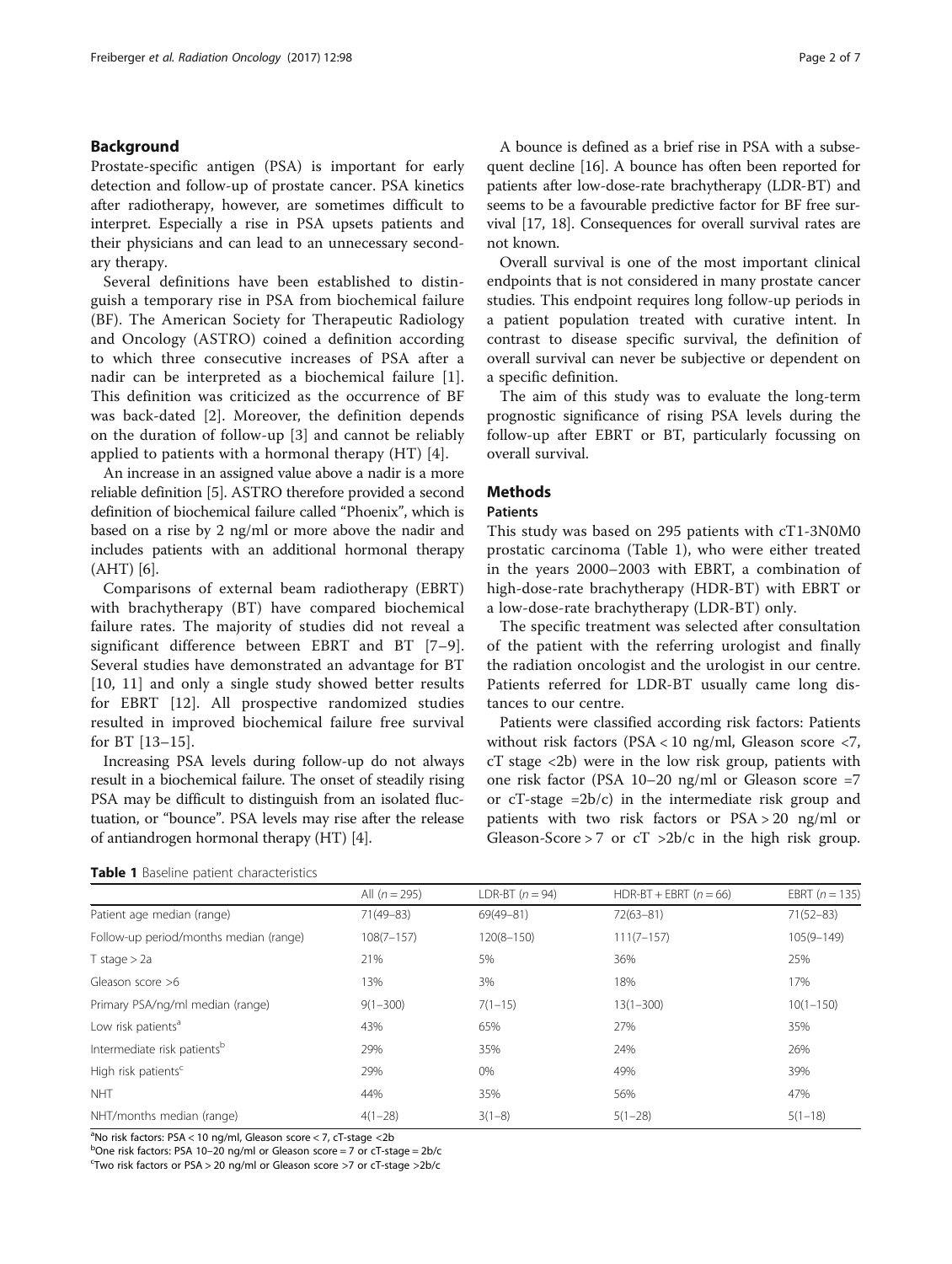High risk patients were always excluded from LDR-BT as monotherapy. All high risk patients received a bone scan and a computed tomography of the abdomen for staging.

### Treatment

The referring urologist usually decided about the indication for neoadjuvant hormonal therapy (NHT). In case of a NHT different agents have been used: luteinizing hormone-releasing hormone (LHRH) agonist (3-monthly depot preparations) in 58% of cases, antiandrogens in 13% of cases and an orchiectomy in 9% of cases. Only in 26 cases (9% of the total patient population) hormonal therapy was continued after RT. The prescription dose to the prostate for permanent LDR-BT was 145 Gy. A median number of 54 sources with a median activity of 0.64 mCi has been implanted in a modified peripheral loading technique.

An Ir-192 stepping source from an afterloader with a nominal activity of 370 GBq was used for temporary HDR-BT. All patients received two fractions to deliver a total minimum dose of 18 Gy to the prostate with 7 days between each fraction. EBRT started within three weeks after brachytherapy. Three dimensional treatment plans were calculated using a four-field box technique wit 15 MeV photons and a multi-leaf collimator. The planning target volume (PTV) was required to be enclosed by the 90% isodose relative to the ICRU (International Commission on Radiation Units and Measurements) reference point with a margin of 1.5 cm in the anterior/lateral and 1 cm in the craniocaudal and dorsal directions to the clinical target volume (CTV = prostate and seminal vesicles). Image guidance techniques for prostate localization have not been used. The total median dose to the prostate in the reference point was 50.4 Gy at 1.8 Gy daily fractions. For EBRT without additional brachytherapy, the same technique was used up to a median dose of 70.2 Gy at 1.8 Gy fractions.

### Evaluation of PSA kinetics

All patients had a pre-treatment PSA measurement. PSA-values and information about a local recurrence, metastases or additional treatment after radiotherapy were collected in regular intervals, usually from the patient (mail or personal interview) or his urologist, sometimes general practitioner.

Changes of PSA values were analyzed according to the following definitions:

- 1) Nadir: the lowest PSA value measured after the end of the radiotherapy, excluding values after initiation of a salvage hormonal treatment.
- 2) Biochemical failure (BF): a rise by 2 ng/ml or more above the nadir (Phoenix definition) [\[6\]](#page-6-0).

3) Bounce: a PSA rise  $\geq$  0.2 ng/ml followed by spontaneous return to pre-bounce level or lower [[17](#page-6-0)].

# Statistical analysis

Statistical analysis was performed using IBM SPPS Statistics 22.0 software.

PSA doubling time (PSADT) was calculated by using the last PSA value before a PSA rise and the following PSA value according to the following formula:  $PSADT = [LN(2) \times (date 1 - date 2)] / [LN$ (PSA2) – LN (PSA1)] [\[19\]](#page-6-0).

Differences between PSA levels or doubling times in subgroups were evaluated using a  $t$ -test. A forward multivariate logistic regression analysis was used to evaluate the impact of factors for reaching a specific PSA nadir. Kaplan-Meier analysis was used to determine the influence of specific events (nadir, bounce, biochemical failure) on survival. Comparison between subgroups was made with the log-rank test. Different factors were tested for their impact on survival rates in a multivariate Cox regression analysis.

All p-values reported are two-sided;  $p < 0.05$  is considered significant.

# Results

The 10-year biochemical recurrence free, metastasis free, disease specific (percentage in the study group who have not died from prostate cancer) and overall survival rates in the total patient population were 53, 89, 90 and 66%, respectively.

#### Nadir

Patients with LDR-BT reached a mean nadir of 0.05 ng/ ml and patients with HDR-BT + EBRT a mean nadir of 0.1 ng/ml. This is significantly lower in comparison to patients treated with EBRT alone, with a mean nadir of 0.52 ng/ml ( $p < 0.01$ ). The nadir was reached averagely 32 months after LDR-BT, 31 months after HDR-BT + EBRT and 19 months after EBRT. The last nadir for a patient of the HDR-BT + EBRT group occurred after 86 months.

After ten years of follow-up patients with a nadir < 0.17 ng/ml (median nadir of all patients) had significantly higher biochemical recurrence free survival (BC10) than patients with a higher nadir (LDR-BT: 92% vs. 22%, p < 0.01; HDR-BT + EBRT: 80% vs. 27%,  $p < 0.01$ ; EBRT: 64% vs. 18%,  $p < 0.01$ ). A multivariate analysis showed LDR-BT vs. EBRT and AHT to be independent factors to reach a nadir of less than 0.17 ng/ml (Table [2](#page-3-0)). PSA nadir was a significant predictor for disease specific and overall survival (DSS10 of 98% vs. 83%,  $p < 0.01$ , and OS10 of 78% vs. 55% with a nadir of <0.17 ng/ml vs. ≥0.17 ng/ml, p < 0.01).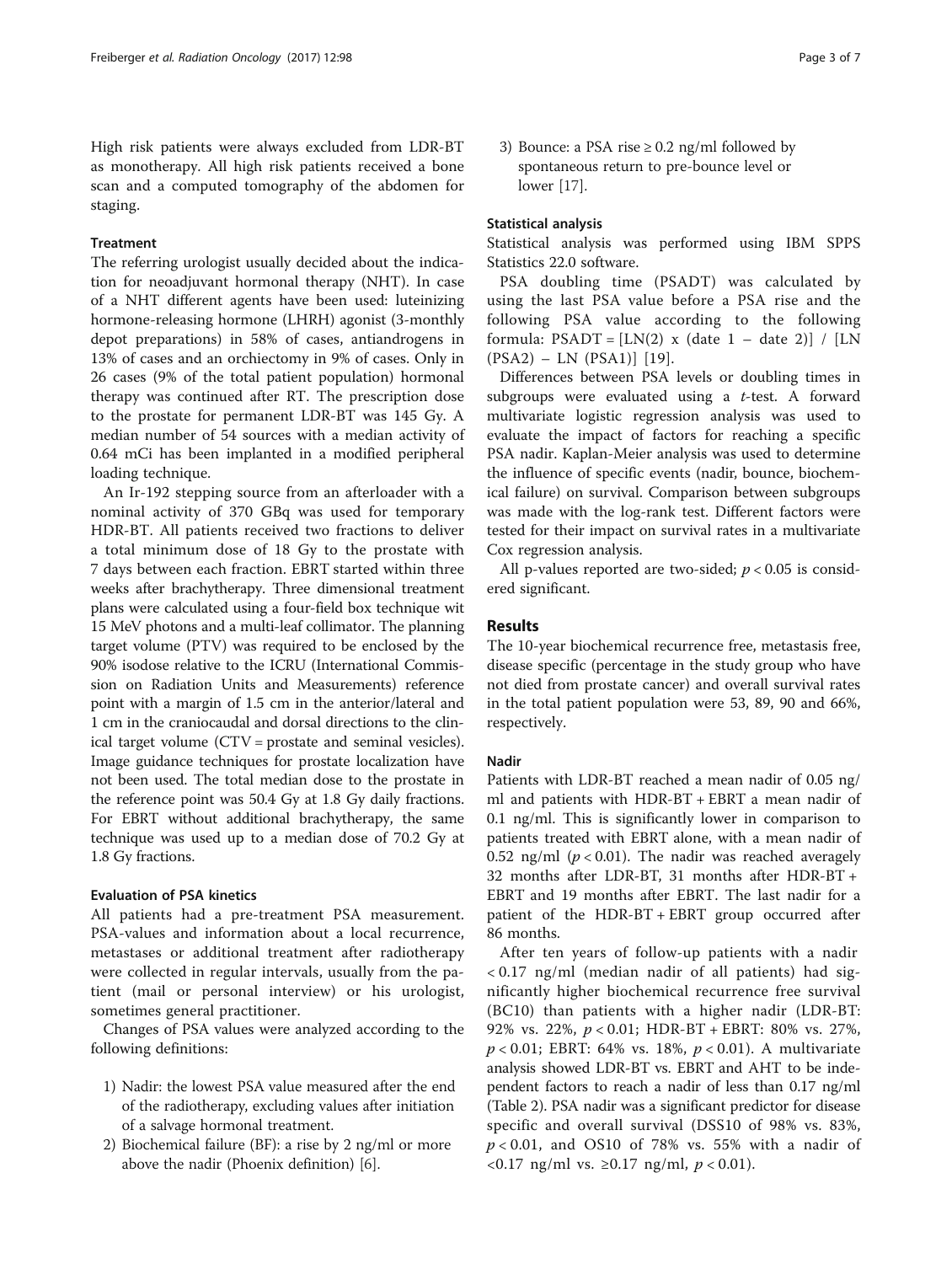<span id="page-3-0"></span>Table 2 Significant factors for PSA nadir <0.17 ng/ml in multivariate analysis

|                        | Factor                          | ratio | Hazard 95% Confidence p-value<br>interval |          |
|------------------------|---------------------------------|-------|-------------------------------------------|----------|
| Nadir < 0.17 ng/ml AHT |                                 | 2.6   | $1.5 - 4.4$                               | p < 0.01 |
|                        | Treatment                       |       |                                           |          |
|                        | I DR-BT vs. FBRT 6.9            |       | $3.8 - 12.9$                              | p < 0.01 |
|                        | $HDR-BT + FRRT$ 3.4<br>vs. FBRT |       | $1.8 - 6.4$                               | p < 0.01 |

# Bounce

A PSA bounce proved to be a significant factor for biochemical control and overall survival after ten years. Patients with a bounce showed better results for recurrence free, disease specific and overall survival (BC of 83% vs. 34%, p < 0.01, DSS10 of 99% vs. 86%, p < 0.01, OS10 of 82% with bounce vs. 59% without bounce,  $p < 0.01$ , Fig. 1). A similar prognostic benefit resulted if patients without hormonal therapy were excluded (OS10 pf 83% vs. 62%;  $p = 0.04$ ).

The LDR-BT group had significantly more bounces than the other groups during the follow-up. PSA bounces occured only during the first six years (bounce occurrence after six years with LDR-BT 42% vs. with HDR-BT + EBRT 24%  $p = 0.03$ , vs. with EBRT 25%  $p < 0.01$ ). Focusing

only on the respective treatments, a PSA bounce showed to have a statistically significant effect on overall survival for patients treated with HDR-BT + EBRT (OS10 of 43% vs. 84%;  $p < 0.01$ ) and EBRT (OS10 of 58% vs. 83%;  $p =$ 0.02), but not patients treated with LDR-BT (OS10 of 76% vs. 82%;  $p = 0.36$ ).

An analysis of patients with a bounce (without BF) and patients with BF (independently from the occurrence of a bounce) revealed a significant difference in PSA kinetics: a bounce was detected significantly earlier than a PSA recurrence (median: 20 months vs. 32 months after RT;  $p < 0.01$ ). The PSA doubling time was comparable: median 5.0 vs. 5.5 months in case of a recurrence vs. a bounce (difference not significant).

# Biochemical failure

Biochemical failure free survival rates are significantly different between treatment groups in the long-term follow-up. 71% of the patients with LDR-BT remained recurrence-free 10 years after treatment, in contrast to HDR-BT + EBRT with 58% ( $p = 0.04$ ) and EBRT with 33% ( $p < 0.01$ ). However, the results were dependent on the prognostic risk groups. No significant differences between the therapy groups were found for the diagnosis of metastases during follow-up (10-year metastasis free survival: LDR-BT 94%, HDR-BT + EBRT 90%,

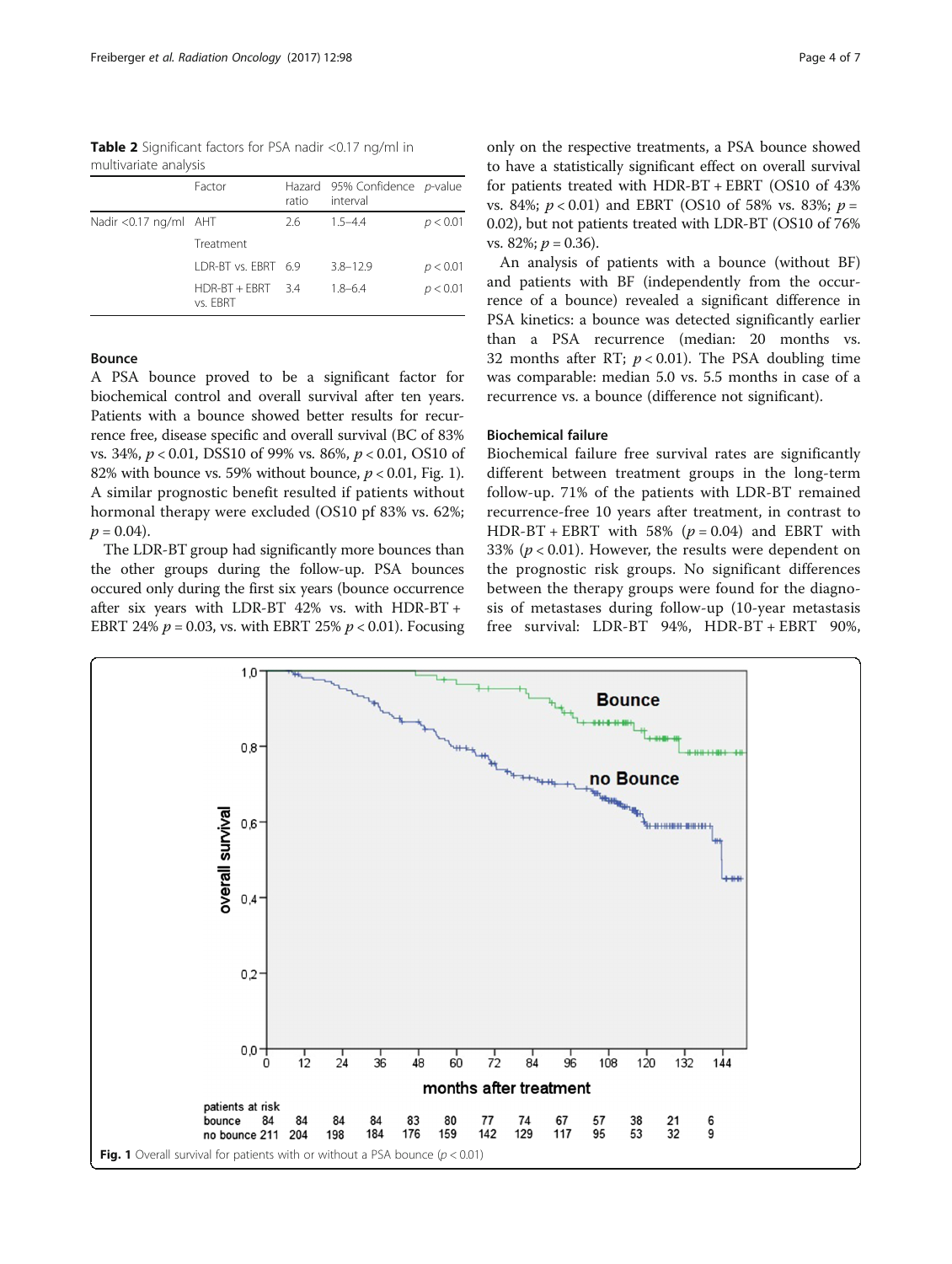EBRT 83%;  $p = 0.05$  for comparison of LDR-BT vs. EBRT).

While patients after HDR-BT + EBRT showed the best result concerning freedom from biochemical recurrence in the low-risk-group (HDR-BT + EBRT 94% free from biochemical failure vs. LDR-BT 68%; vs. EBRT 67%,  $p < 0.01$ ), LDR-BT was the best in the intermediate group (78% vs. HDR-BT + EBRT 67%; vs. EBRT 33%,  $p < 0.01$ ). Figure 2 summarizes the biochemical recurrence free survival for low and intermediate risk patients, depending on treatment technique. There was no statistically significant difference in the high risk group between HDR-BT and EBRT.

A multivariate Cox regression analysis revealed the occurrence of a bounce, a low nadir value, LDR-BT vs. EBRT and HDR-BT + EBRT vs. EBRT to be independent protective factors against biochemical failure.

The 10-year overall survival (OS10) with or without a biochemical recurrence was 74 and 54%, respectively  $(p < 0.01)$ . The PSA doubling time proved to have an impact on overall survival after biochemical failure. The classification of all patients according to the median doubling time of 5 months showed a better disease specific and overall survival for patients

```
with a longer doubling time (DSS10 of 87% vs. 68%,
p = 0.01, OS10 of 72% vs. 36%, p < 0.01, with a PSA
doubling time > 5 months vs. \leq 5 months).
```
### **Discussion**

Knowledge about PSA kinetics after radiotherapy for localized prostate cancer is very important for the assessment of the therapy success, tumour control and detection of recurrences.

Following treatments, patients usually reach a nadir PSA [\[19](#page-6-0)]. The nadir values after a follow-up were similar to the values of a prior analysis [[11\]](#page-6-0) as a nadir is usually reached within the first three years after radiotherapy: with LDR-BT averagely after 32 months, with HDR-BT + EBRT averagely after 31 months and with EBRT averagely after 19 months. A nadir after EBRT is significantly higher and it is reached sooner in comparison to brachytherapy. Because of a higher biologically effective dose (BED) with brachytherapy, both malignant and benign prostate cells are destroyed. Owing to longer cell cycle of benign cells, cell death takes longer. These facts explain the lower nadir and the longer time to reach a nadir for patients after brachytherapy [\[11\]](#page-6-0).

A low nadir is, as also shown in other studies, a favourable prognostic factor for recurrence-free survival

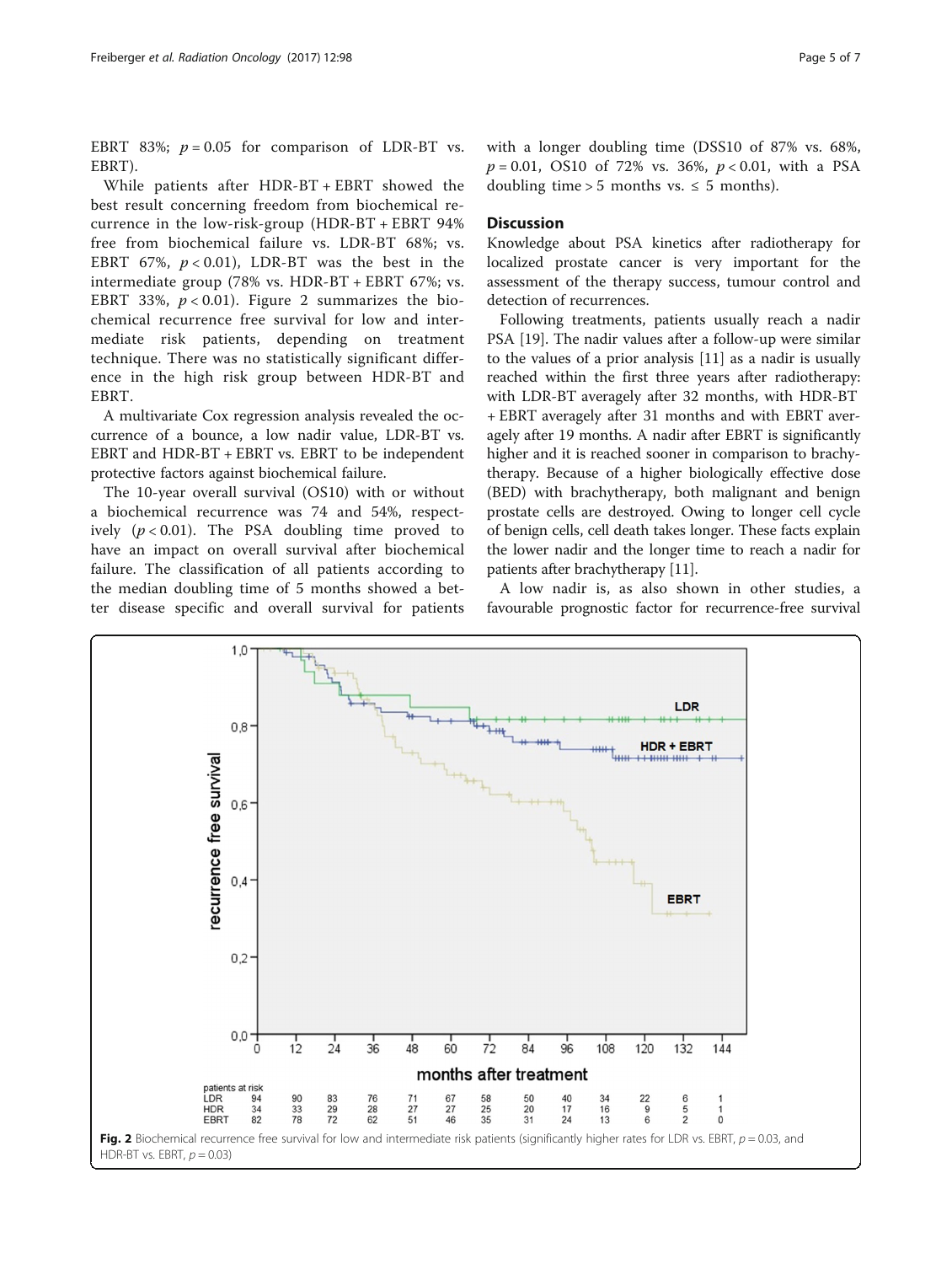[[11](#page-6-0), [19\]](#page-6-0). Multivariate analysis has shown AHT and LDR-BT vs. EBRT to be independent factors for the occurrence of a nadir ≤ 0.17 ng/ml. PSA nadir also predicted overall survival in this study.

Current guidelines recommend AHT for 2–3 years for high risk patients treated with EBRT. A subset of intermediate risk patients might benefit from a short term (4–6 months) hormonal therapy [\[20\]](#page-6-0).

Rising PSA values alarm patients and treating physicians. A differentiation between bounce and biochemical failure can be difficult. A temporary PSA rise can occur after neoadjuvant hormonal therapy [[19\]](#page-6-0), usually in the two years of follow up. As 44% of patients received a neoadjuvant hormonal therapy, this factor has a major impact in this analysis. Nevertheless, the prognostic effect of a PSA bounce has also been found excluding these patients.

A bounce, defined as a rise of >0.2 ng/ml with a subsequent decline, can be idiopathic or induced by increasing testosterone levels, caused by proctitis or instrumentation [[19](#page-6-0), [21\]](#page-6-0). These factors, together with reactive changes within the prostate after high dose treatment, occur especially within the first 2–3 years, as also shown in this study.

A bounce is a prognostically favourable factor for biochemical control. This effect was also demonstrated in other studies, especially after LDR-BT [[11, 22\]](#page-6-0). Biochemical failure free survival was higher after LDR-BT in comparison to the other two therapies in this study. However, LDR-BT was predominantly used for low risk patients with a favourable prognosis. Most probably as a result of a favourable prognosis, a bounce reached the level of statistical significance for overall survival only for the other two treatment technique groups.

The comparison of patients with a bounce and patients with BF revealed significant differences for PSA kinetics. While a bounce is detected averagely after 21 months, a biochemical recurrence occurred averagely after 32 months. No difference in PSA doubling time in case of a bounce, as compared to a recurrence, was detected. Similar results were found in another study, reporting a bounce 15 months after treatment and biochemical failure, also defined using the Phoenix definition, after 28 months [[18\]](#page-6-0). Another study reported a comparable mean time of 30 months for the occurrence of biochemical recurrence after HDR-BT + EBRT [\[23](#page-6-0)]. These findings indicate that increasing PSA levels within the first two years of follow-up are most probably benign PSA rises.

Biochemical failure occurred less frequently after LDR-BT in comparison to HDR-BT + EBRT or EBRT. The analysis of individual risk groups showed a significant advantage for HDR-BT + EBRT over EBRT in the low-risk group and for LDR-BT over EBRT in the intermediate-risk group. The benefit of a dose escalation, as reached with brachytherapy, is well known. A selection bias might exist in this study in the individual risk groups, as for example patients qualify for LDR-BT only with a specific maximum prostate volume. Nevertheless, favourable outcomes after LDR-BT [[24, 25\]](#page-6-0) and an advantage over EBRT [[10](#page-6-0), [11, 26](#page-6-0)] have been reported in the literature, including a recently published randomized study [\[13\]](#page-6-0). Multivariate analysis revealed the occurrence of a bounce, a low nadir value, LDR-BT vs. EBRT and HDR-BT + EBRT vs. EBRT to be independent factors regarding biochemical failure.

The PSA doubling time in case of a recurrence is crucial for the assessment of patient prognosis. Patients with a PSA doubling time > 5 months showed a 10-years-survival rate of 72%, in contrast to a survival rate of 36% for patients with a PSA doubling of less than 5 months. A prognostic impact of the PSA doubling time was also reported in another study, demonstrating a 10-year disease-specific survival rate of 30% for patients with a PSA failure and a PSA doubling time ≤6 months vs. 67% and 98% for those with PSA failure and doubling time >6-10 months and >10 months [\[27](#page-6-0)].

## Conclusions

Biochemical recurrence free survival rates are dependent on the treatment dose and technique. PSA nadir is reached mostly within the first three years during follow-up. A PSA rise within the first two years can usually be classified as a benign and favourable PSA bounce, associated with significantly better overall survival in comparison to patients without a bounce. PSA doubling time is an important predictor for overall survival following the diagnosis of a recurrence.

The results of this study are important for the decision about further diagnostics or additional treatments during follow-up after primary radiotherapy.

#### Abbreviations

AHT: Adjuvant/Additional hormonal therapy; ASTRO: American Society for Therapeutic Radiology and Oncology; BC: Biochemical control; BED: Biologically effective dose; BF: Biochemical failure; BT: Brachytherapy; CTV: Clinical target volume; DSS: Disease specific survival; EBRT: External beam radiotherapy; HDR-BT: High-dose-rate brachytherapy; HT: Hormonal therapy; ICRU: International Commission on Radiation Units and Measurements; LDR-BT: Low-dose-rate brachytherapy; LHRH: Luteinizing hormone-releasing hormone; NHT: Neoadjuvant hormonal therapy; OS: Overall survival; PSA: Prostate-specific antigen; PTV: Planning target volume; RT: Radiotherapy

#### Acknowledgements

Not applicable.

# Funding

Department of Radiation Oncology, RWTH Aachen University, Aachen, Germany

#### Availability of data and materials

The datasets used and/or analysed during the current study available from the corresponding author on reasonable request.